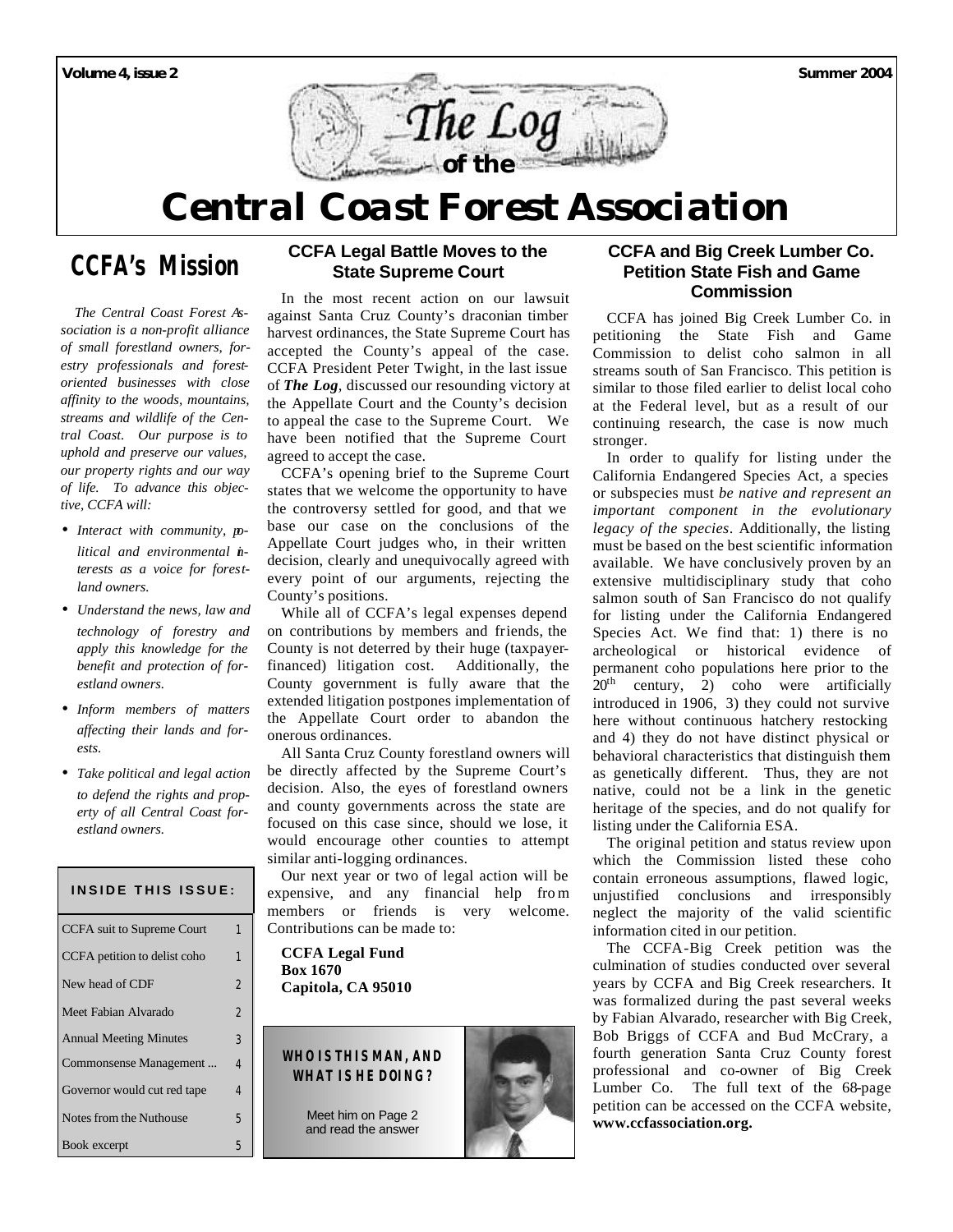# **Things the Sierra Club Never Told Us**

The forests must be, and will be, not only<br>preserved but used, and the experience of all<br>civilized countries that have food and solved the question civilized countries that have faced and solved the question show that the forests, like perennial fountains, may be made to yield a sure harvest of timber while at the same time all their far-reaching beneficent uses may be maintained unimpaired.

> *John Muir Founder of the Sierra Club in 1895*

#### **Dale Geldert of Oceanside Named Head of CDF**

A retired Oceanside fire chief whose career in firefighting took him from the Navy to the U.S. State Department was named director of the state's fire and forestry service.

On June 26<sup>th</sup> Gov. Arnold Schwarzenegger appointed Dale Geldert, 61, to head the California Department of Forestry and Fire Protection. Geldert would replace Andrea Tuttle, who became a target of fierce criticism following the October fire siege. One of the more controversial holdovers from the administration of Gov. Gray Davis, her departure comes none too soon for her critics, who heaped scorn on her after the October fires that killed 17 people and destroyed more than 2,400 homes in San Diego County alone.

She especially drew the criticism of Assemblyman Jay LaSuer, R-La Mesa, who was frustrated over delays by CDF in dispatching firefighting aircraft in the county and its reluctance to use military helicopters to fight the fires.

"I see nothing but rigidness at the top of that department," LaSuer had told reporters. He made similar remarks as a member of the governor's blue-ribbon fire commission, formed to investigate the handling of the October fires.

Tuttle even testified before the commission in San Diego that CDF had bowed to public pressure and ordered "cosmetic drops" of fire retardant by air tankers, which may have reassured residents but did little to fight the flames. Such comments, in turn, did little to endear Tuttle to her critics.

LaSuer responded with a four-page letter to Schwarzenegger calling for her dismissal. "This state cannot afford leadership at any level that fails to employ common sense," he wrote.

Having a career background in firefighting would make Dale Geldert a sharp departure for CDF at the top. Tuttle's background was in zoology, marine ecology, and staunch environmentalism. The man she replaced as CDF director, Richard Wilson, had been a cattle rancher. ¦

#### **HISTORICAL NOTE:** From the Boulder Creek Mt. Echo

# **Proposed Forest Reservations - page 2 - May 5, 1900**

A movement, initiated by the S.C. Board of Trade, is underway to have the general government purchase and maintain as forest reservations the Felton big tree grove and Big Basin timberlands.

## **Introducing Fabian Alvarado Researcher and CCFA Webmaster**

 All CCFA members and others interested in private forestland ownership should be introduced to Fabian Alvarado, the webmaster for CCFA's website and the author of an extensive research into the history of coho salmon in the streams of Santa Cruz County. He is a bright and impressive young man with tremendous enthusiasm.



his family moved to San Jose, CA when he was three years old, and he spent his childhood there. After finishing his college general education requirements he moved out of the San Jose area. For the next few years Fabian worked as a whitewater rafting guide on the American, Kings, and Tuolumne Rivers while pursuing emergency medicine and volunteer firefighting. In 1999 he decided to finish an undergraduate degree or two. His aversion to large urban universities led him to UC Santa Cruz, where he double-majored in cultural anthropology and environmental studies. He continued to guide river trips in the spring and summer seasons.

 Through the Education Abroad Program at UCSC he spent a year in the West African country of Ghana. There he developed a thesis for each of his majors. For his anthropology major he studied traditional medicine and religion (which are closely intertwined) in a small coastal village where he spent most of his time. For his environmental studies major he founded a nature center in collaboration with the grandson of the chief priest of the same village. In addition to boasting one of the few remaining patches of forest in the area (complete with a monkey sanctuary), this village borders one of the most significant wetland estuaries in the region. The wetland harbors a number of valuable species including sea turtles, transatlantic migratory birds, and mangrove forests. Unfortunately, Fabian found that nearly no conservation or educational efforts were in place and the wetland was quickly succumbing to the resource needs of a financially impoverished and growing population. During the course of his work he learned that his education had not prepared him to deal with the dangers of tunnel vision resulting from overzealous, ethnocentric, and hypocritical American environmentalism. His experiences in West Africa taught him a great deal about the delicate balance between environmental protection and people.

 As a tangent to the nature center, Fabian also developed a child sponsorship program and a pen pal program with a primary and junior secondary school in the same village. He says the children there feel lucky to have some education, but most families cannot afford to pay for it, as the government there does not offer it free. As opposed to candy, children there are thrilled with gifts of pens, pencils, paper, books and other educational materials. (At this point Fabian's eyes light up and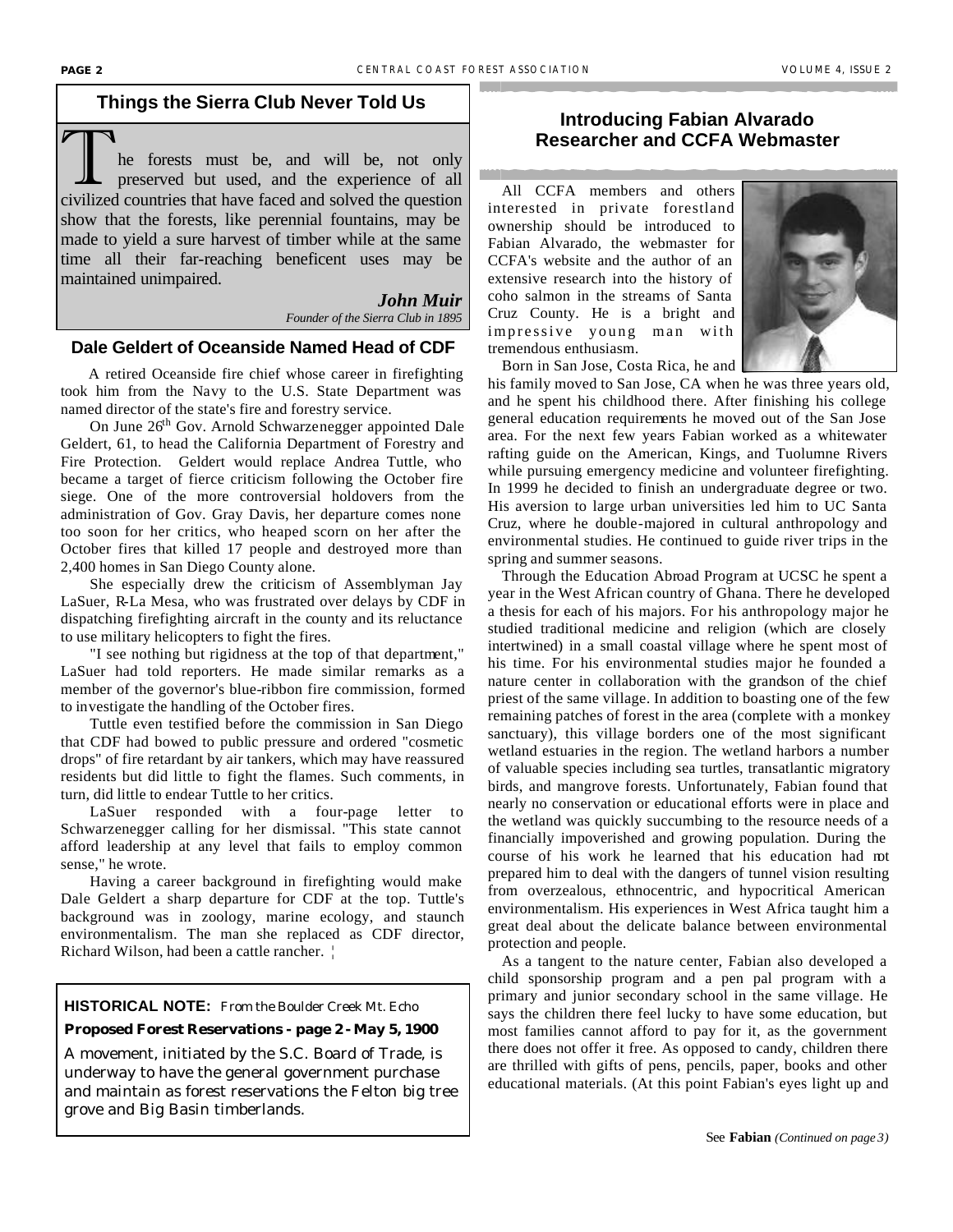## **Minutes From the CCFA Annual Meeting - 4/14/04**

 President Peter Twight announced a couple of awards that CCFA won in 2003:

 **California Forestry Association awarded CCFA the 2003 Grass Roots Achievement Award.**

# **California Forestry Association awarded Bob Briggs and Fabian Alvarado the Forest Research Award.**

The treasury is in moderate shape.

 In 2003, the lawsuit went to appellate court. We recently received the appellate ruling that awarded CCFA and Big Creek every point. Copies of the ruling were available at the meeting and are also posted on the CCFA website, www. ccfassociation.org. Bob Briggs and Bob Berlage are points of contact for details.

 The petition to delist coho salmon as an endangered species south of San Francisco is proceeding. The first petition was lost in NMFS. A second was submitted utilizing new information. It is working its way through the system. Bob Briggs and Fabian Alvarado are points of contact for details.

 CCFA is monitoring and commenting on the Regional Water Quality Control Board's waivers for timber harvest plans. Peter Twight is the contact person for details on the RWQCB. THPs used to have a general waiver since the water issues were viewed as covered under the Forestry rules. The waivers expired and have not been locally renewed. Waivers are now being issued individually, with some very onerous requirements attached, specifically monitoring requirements. CCFA members are pushing back, challenging the basis for the new requirements, which have not been shown to be scientifically useful. The waivers are also adding a significant amount of time to the THP procurement process; you mu st apply for the waiver 120 days before a Board meeting to get it on the Board's agenda. There are indications the Board is getting displeased with the amount of time being consumed in the forestry arena when they have real problems like contaminated water table to contend with. This is useful strategy to keep in mind in the push for the return of general waivers.

 The Emergency Services Office is pushing Habitat Conservation Plans through the fire Districts. The state has no codes or regulations in place yet but is still forcing the Fire Districts to enforce the codes coming down. They want to make it illegal to touch a bush or twig without a federal permit. The San Lorenzo Property Owners Association has advised the local Fire Districts not to sign up to anything they don't have all the details on.

 Cate Moore presented the report from the State Level as monitored by our sister organization, the Forest Landowners of California.

 CCFA has a new newsletter editor, Barbara McCrary. CCFA has a website with Fabian Alvarado its webmaster.

 The election for the directors whose term was complete in 2004 was performed. Marty Morey was nominated from the floor to join the previously nominated slate. Cate Moore, Eric Moore, Gerald Nelson and Peter Twight were elected.

*Submitted by Cate Moore, secretary*

#### **Fabian** *(Continued from page 2)*

he radiates enthusiasm. It is clear that this project is dear to his heart.)

 He returned to the US in July of 2002 but went back to Ghana in January of 2003 for two months. He graduated from UCSC in June of the same year. For more information about the nature center, pen pals program, or student sponsorships, log on to www.tsokomey.org .

 While in Davenport one day, a chance encounter led him to his first sight of the valley in which Swanton nestles. It took his breath away and he knew he had found the place he wanted to live. He rented a room in a house in "downtown" Swanton, and soon made a connection with his new neighbor and Big Creek Lumber Co. co-owner, Bud McCrary. Bud needed someone to do extensive research on the history of coho salmon in Scotts and Big Creeks and Fabian was well qualified. He was equally impressed by Big Creek Lumber's commitment to the environment and sound stewardship for the last half-century. During his research, Fabian pored through early scientific and historical documents, repeatedly finding clear evidence indicating that coho were absent in coastal streams south of San Francisco until the Santa Cruz County Brookdale Hatchery introduced them in 1906. His research was added to archaeological documentation of local Indian middens, where bones of steelhead, but none of coho salmon, have been found. It is hoped that this information will assist in persuading the government to delist coho as endangered in streams south of San Francisco Bay, since they have prehistorically and historically been incapable of surviving without hatchery support. Fabian feels that if it is the public will, we can continue to maintain coho here (as we have for about 100 years) without the blunt power and stringency of the Endangered Species Act. "It is wrong and unnecessary," he says, "to disenfranchise the responsible residents of what are already Santa Cruz County's most pristine watersheds." ¦



Fabian raft-guiding on the south fork of the American River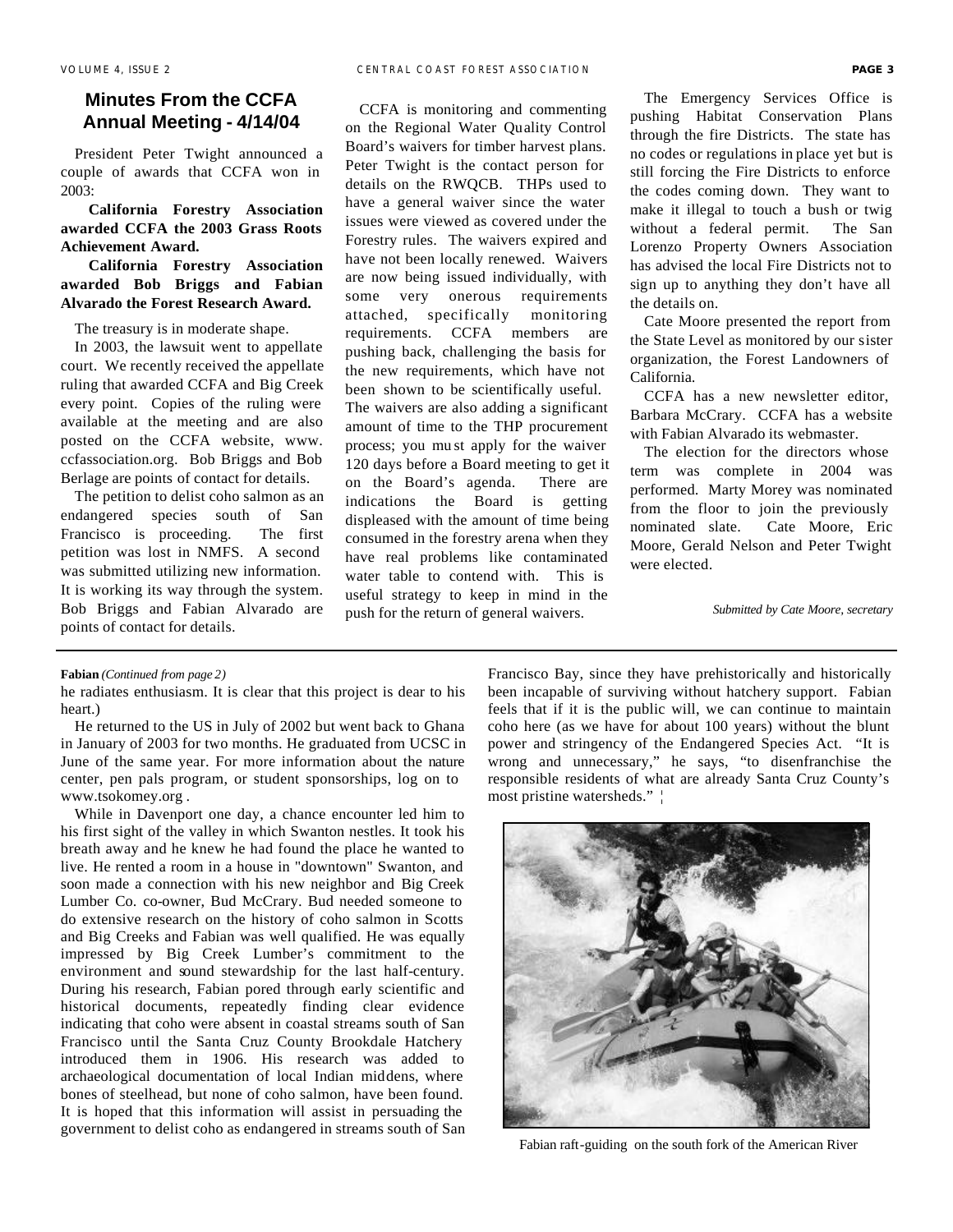#### **Commonsense Management of Resources: Beware the disconnect between lumber and forest**

Bob Berlage

#### Wednesday, April 7, 2004 (SF Chronicle)

 Where do meat and vegetables come from? How about two-by-fours? Did you say farms and forests, or did you choose grocery and hardware stores? Modern conveniences tend to sever our cultural ties to the land that feeds and shelters us. They distance us from how natural resources become comfortable homes, dinner tables and more. That disconnect can do great harm.

 The decline of California's public forests and forestry industry is a prime example. California's foresters ultimately provide everything from paper towels to pool tables. They replant far more trees than they harvest, and a recent Cal Poly San Luis Obispo study found they meet the highest standards for protecting fish and wildlife as well as soil, air and water quality. Yet foresters have been vilified so effectively that in the past 10 years, more than half of California's mills have closed and 4,000 jobs have been lost.

 It may not be well known, but California's private-sector forestry industry has practiced sustainable forestry for decades. More northern spotted owls are found in California's regularly harvested forests than in our public forests (according to the state Forestry and Fish and Game departments). In one case, fish samples taken as the result of a stream being listed as impaired produced nearly half a million young anadromous fish.

 During 30 years of caring for forestland, I've been called a rapist, a murderer and more. I can't help but wonder: Where is all this anger coming from?

 As a post-graduate anthropology student, I learned that human reality is surprisingly flexible; our perceptions of the world are far more amenable to manipulation than many expect. Combine this with our enormous environmental disconnect, and it's no mystery how misinformation and political agendas can take root.

Many environmental activists -- not all, but many -- play on fear to fill their coffers. According to the Sacramento Bee, environmental activist organizations received \$3.5 billion in 1999. Some spent more than 40 percent or even 50 percent of that money on fund raising. The New York Times reported that the Sierra Club has an \$83 million budget this year. These organizations often convince politicians from urban areas, who have neither delicate ecosystems to worry about nor hydrology experts or wildlife biologists on staff, to buy into their arguments. It's sort of like a representative from rural Redding writing tough crime legislation for urban areas such as Los Angeles. Meanwhile, activist agendas are advanced. As a result, timber harvests have plummeted since 1990, leaving public forests to become overgrown, often to more than 10 times their normal density, and making them susceptible to disease and insect infestation.

 The irony is that urban constituents consume mo re forest products than anyone. They create the biggest demand for

# **Governor Would Cut Logging Red Tape: Fewer rules, higher fees proposed**

#### **Reprinted from Santa Cruz Sentinel**  Saturday, May 15, 2004

Gov. Arnold Schwartzenegger wants to make it easier for timber companies to get approval for logging plans in

exchange for a \$10 million increase in state logging fees. The state should cut its "overly burdensome" reviews of

logging plans, mimicking the one- or two-page applications and brief one-stop reviews required by neighboring Oregon, the governor said this week in his revised budget plan.

The proposal is meeting mixed reviews.

Representatives at Davenport's Big Creek Lumber, though unfamiliar with the specifics of the plan, welcome changes that would ease the red tape for timber harvests.

"Californians consume more firestry products than most anywhere else, yet they say don't log in my backyard," spokesman Bob Berlage said Friday. "That's immensely hypocritical."

Logging opponents, however, criticize the Republican governor as catering to corporate interests at the expense of the environment.

Schwartzenegger's plan amounts to "massive regulatory relief for the industry," said the Sierra Club's Paul Mason. "Oregon has extremely lax forest practice rules. They're certainly not the state we want to be emulating."

California requires detailed timber harvest plans prepared by licensed foresters and other professionals. The typical plan runs 100 to 500 pages, costs \$43,000, and waits 65 days for state approval - a delay that climbs to an average 85 days for logging plans along the environmentally sensitive North Coast.

Though California Forestry Association president Dave Bischel likes the idea of trimming the state's review process, he objected to paying the \$10 million in higher fees that the governor has proposed. The industry shouldn't have to pay more than the actual cost of reviewing timber harvest plans, he said, and the cost should drop considerably if the process is altered as Schwartzenegger plans.

Schwartzenegger wants to let harvest plan approvals remain in effect longer, expand a single plan to include entire watersheds, and reduce the paperwork. Plans still would be reviewed by the departments of Conservation and Fish and Game and the state Water Resources Control Board under the administration's proposal. Environmental groups contend those reviews are often ineffective.

"Details of that have to be worked out, but certainly the intention is to maintain a high level of environmental review," said Bill Snyder, the forestry department's resources chief.

A second Schwartzenegger initiative would spend \$39 million in Proposition 40 bond money over five years for prescribed burns and other forest thinning to protect Sierra Nevada waterways. CDF proposes to thin 105,000 acres to protect 1 million acres of watersheds.

"It's a very important program and an example of the state thinking creatively to find fire prevention funds," said Jay Watson, director of The Wilderness Society's wildfire program. ¦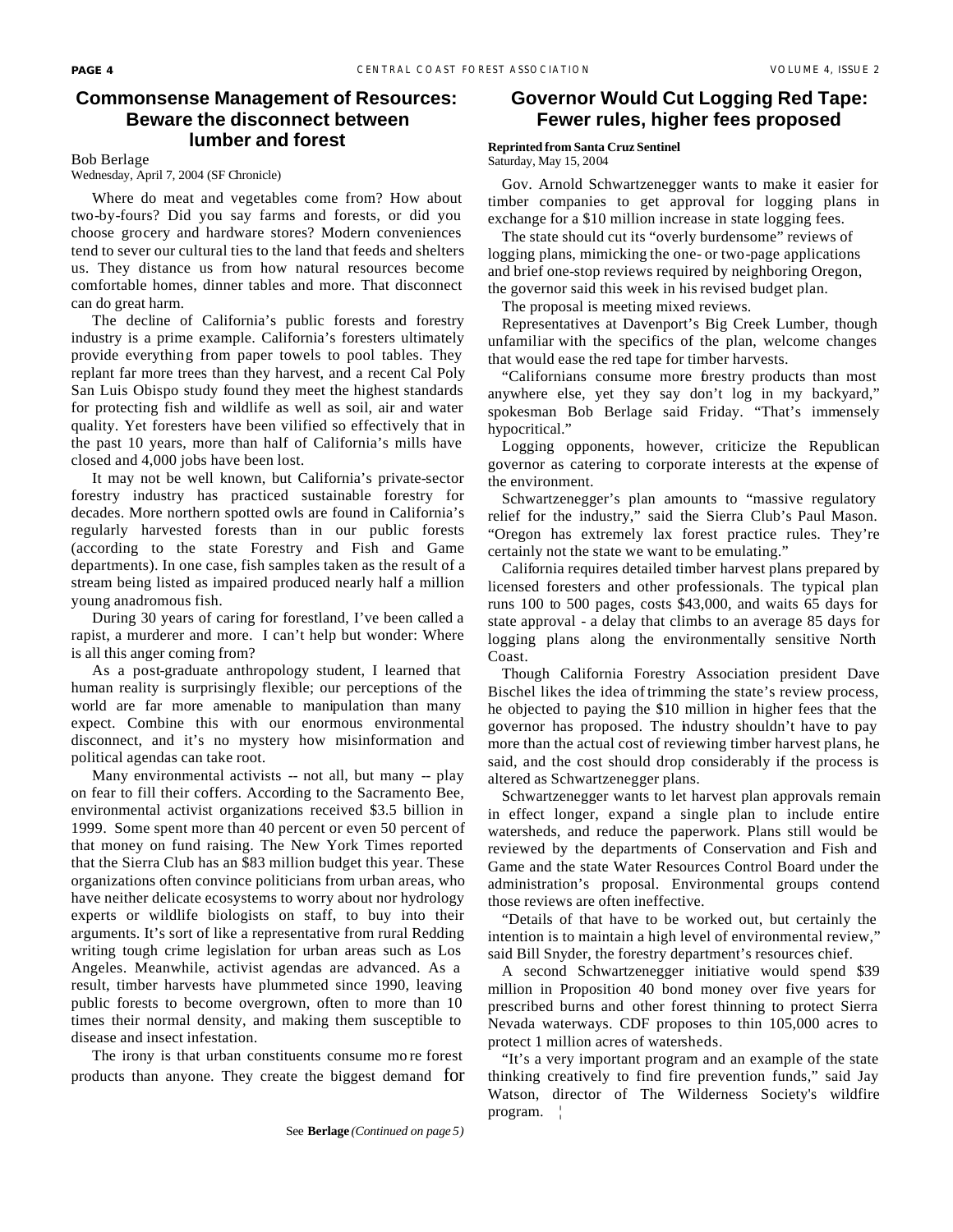#### **Berlage** *(Continued from page 4)*

trees to be cut, yet many representatives of urban areas block timber harvesting. So California imports 75 percent of its lumber, according to the state Forest Products Commission, generally from such places as Canada with less stringent environmental regulations.



**If you can't reason with them, try scaring them**



 "For the most part, critics have completely ignored the improvements. The media does not report them. Leading politicians ignore them. Vice President Gore has written, in *Earth in Balance*, that journalists should downplay scientific finding of ecological improvement because good news may dilute the public sense of anxiety."

**Excerpt from "The Great Salmon Hoax" by James Buchal**

"The fear is there because if your goal is to raise funds, you have to scare people. You can't tell people things are getting better and here's the data. You have to tell people things are worse, you have to scare people."

**Michael Shermer, in a TV interview by John Stossel on ABC's** *20/20*



#### **Things the Sierra Club Never Told Us—Part 2**

"Beyond the river we come to the winter residence of Mr. Hutchings—a large cabin made of hewn logs, warm and snug, a huge stone fireplace at one end; hanging shelves containing some two hundred and fifty volumes in the corners; fishing rods, guns, and rifles along the walls; and a pair of snowshoes, indispensable to that snowy region. Near the house are shed and hay racks, and a fruit and vegetable garden of several acres—at least one acre in strawberries. In the rear of this house, and fronting the hotel, is the far-famed and beautiful Yo-Semite Fall."

As time went on, Hutchings added lean-to rooms made of boards to three sides of the main log structure….. A small attic served as an extra bedroom, and once as a place of refuge when the Merced River overflowed its banks in the winter of 1867-68.

Realizing that he needed lumber in order to improve his hotel accommodations, Hutchings hired two local men to make boards from logs, using a primitive pit-saw.

About the spring of 1869, Hutchings had a water-powered sawmill packed in from San Francisco with the hope of improving his lumber output. Unfortunately, no one in the Valley could get the mill to operate. In late November, Hutchings solved his problem by hiring an itinerant thirty-oneyear-old sheepherder named John Muir, who arrived at the hotel looking for a job.

"I had the good fortune to obtain employment from Hutchings," Muir wrote in his memoirs, "in building a sawmill to cut lumber for cottages that he wished to build in the spring, from the fallen pines which had blown down in a violent windstorm a year or two before my arrival." Muir set up the sawmill on Hutchings' claim along the most easterly branch of Yosemite Creek, not far from Yosemite Falls. On March 20, 1870, he wrote his brother: "I have completed the sawmill here. It works extremely well."

Linnie Marsh Wolfe, Muir's biographer, described the 1870-71 construction work in her book, *Son of Wilderness:*  "As soon as enough lumber was piled up, building began. In this, John had the help of two carpenters, but being more deft with hammer and saw, he was largely responsible for the improvements. He not only did much of the partition work in the hotel itself, but planned and built in large part the artistic River and Rock Cottages. |

> Man's freedom consists solely in this; that he obeys the laws of nature because he himself recognizes them as such and not because they have been imposed on him.

> > *Mikhail Bukunin (1814-76)*